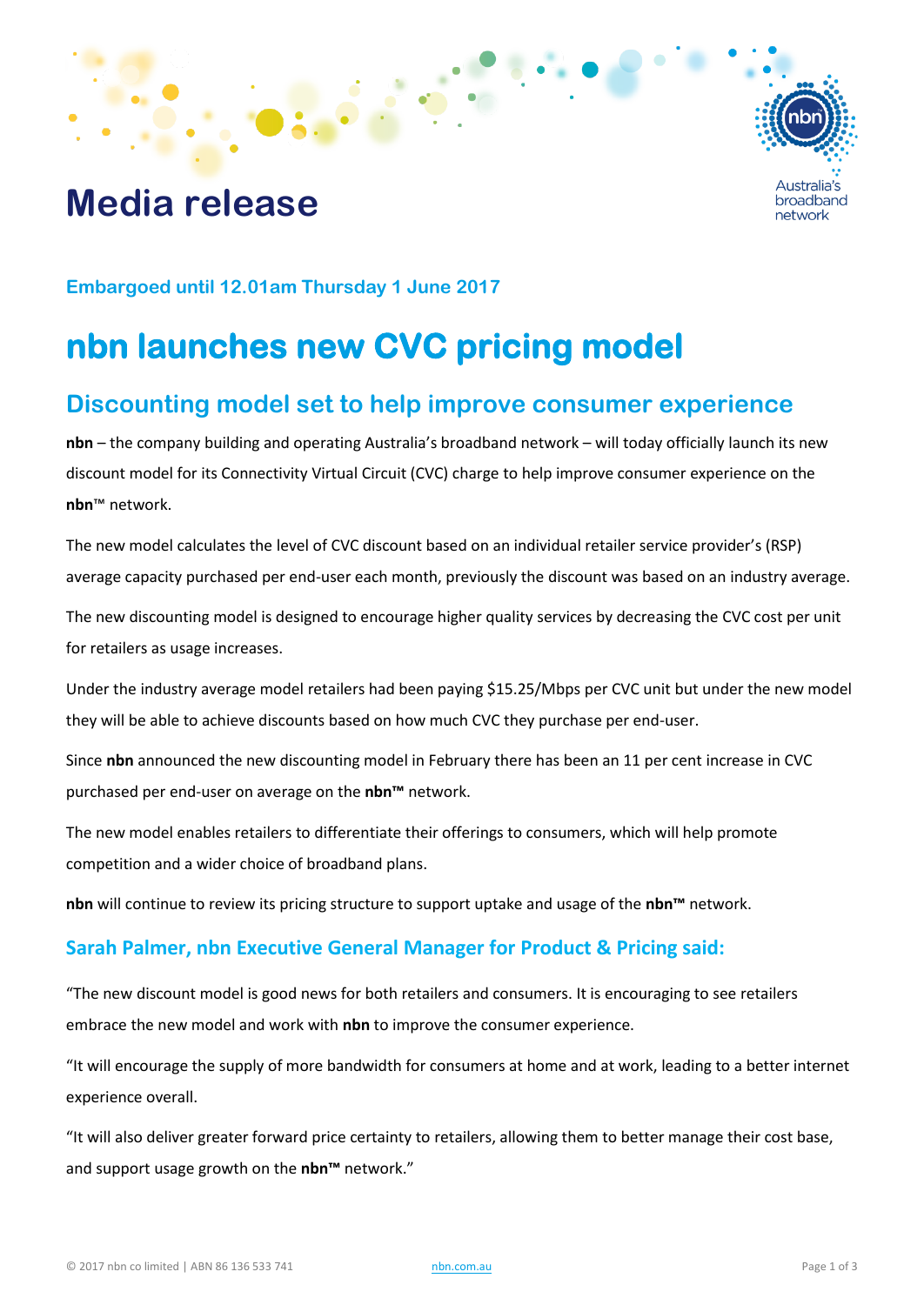

### **nbn responds to latest Akamai speed report**

In response to Akamai's most recent State of the Internet Report, Ms Palmer said it was positive to see that there had been a 10 per cent increase in average internet speeds in Australia over the last quarter.

"The Akamai report surveys millions of people who don't yet have the **nbn™** network – it actually shows why rolling the network out as quickly as we can is so important in improving Australia's connectivity.

"It's important for Australians to understand that the **nbn™** network provides them with a choice of speed tiers. The average broadband ranking recorded by Akamai will only see a significant increase if Australians choose to purchase higher speed plans from their retailers.

"While there may be counties which have reported higher average speeds than ours here in Australia, it's important to note that some countries do not have extensive broadband networks, in fact, broadband may only be available to a small proportion of their population.

"Australia has one of the most unique terrains in the world and **nbn** is committed to delivering a minimum wholesale speed of 25Mbps for all Australians – no matter their location – despite Australia's large geography and low population density. For example, Australia is 11,106 times bigger than Singapore and could fit numerous times into Australia.

### **Media enquiries**

| <b>Philippa Perry</b>      | <b>Media Hotline</b> |
|----------------------------|----------------------|
| 0447 979 329               | 0299274200>          |
| philippaperry@nbnco.com.au | media@nbnco.com.au   |

#### **Notes to editors**

- The **nbn** Ethernet Bitstream Service is primarily charged in two components the monthly access charge for a service to each end user premises (called an "Access Virtual Circuit" or AVC) and a monthly charge for network capacity which serves multiple end user premises (called a "Connectivity Virtual Circuit" or CVC).
- The CVC is the amount of network capacity shared across an RSP's end-user premises. It is purchased based on the bandwidth required to service all an RSP's end-user premises aggregated by that CVC. As the CVC is shared capacity, the average amount per end user premises is an important concept when considering the **nbn** input cost of an RSP.
- **nbn** introduced the industry average discount model for CVC last year. This move saw the effective unit price per Mbps drop from \$17.50 to \$15.75 in June 2016. This was followed by a further reduction to \$15.25 in December 2016.